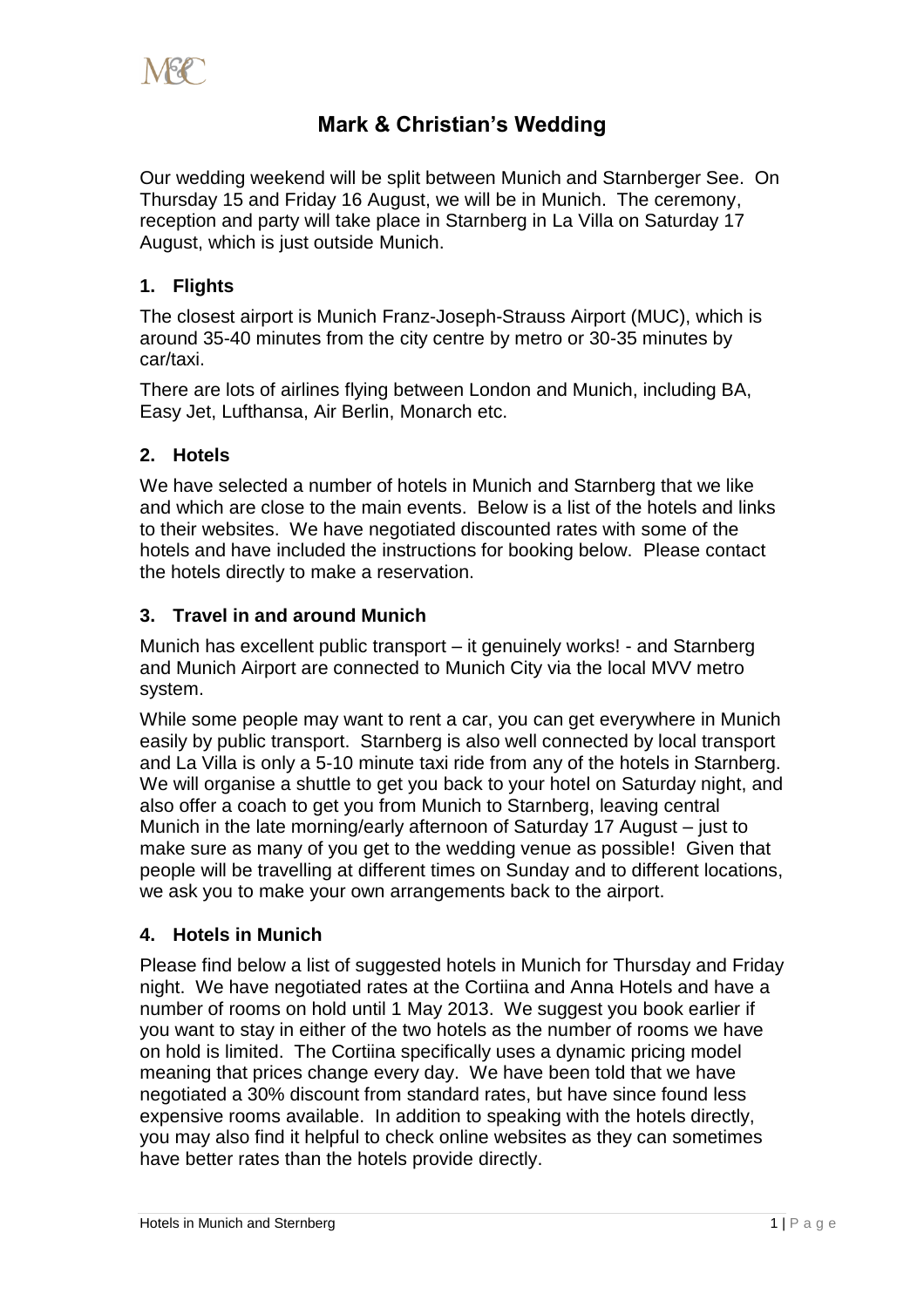

# **Main hotel in Munich: The Cortiina**

#### [www.cortiina.com](http://www.cortiina.com/)

Ledererstr. 8 80331 München +49 89 242 2490



We will be staying in the Cortiina Hotel, which is a boutique hotel right in the centre of the old town in Munich. It is within walking distance of the restaurants for Thursday and Friday evenings. If you arrive by metro from the airport, the closest station is Marienplatz (on the direct line from airport and also to Starnberg) and the hotel is less than a 5 minute walk from Marienplatz station.

We have a number of rooms on hold at a negotiated rate of EUR 199 for doubles/singles per night, including breakfast.

#### **For reservations please contact**:

+49 89 242 249 555

#### [reservations@cortiina.com](mailto:reservations@cortiina.com)

When booking please mention our names / use the key word "Pretzel" (or better "Bretzel" in German) for the reservations!

Specifically for the Cortiina, the room rates change daily, so check the hotel web site or other booking sites as you may find a better rate early on.

## **Other Hotels in Munich**

**Anna Hotel**

[www.annahotel.de/en/](http://www.annahotel.de/en/)

Schützenstrasse 1 80335 München +49 89 599 940



The Anna Hotel is a boutique hotel in central Munich, close to the old town. It is around 15 minutes' walk to the restaurants on Thursday and Friday evenings and conveniently located for public transport. It is literally above a metro station, Karlsplatz (Stachus) with a direct line to the airport and also to Starnberg.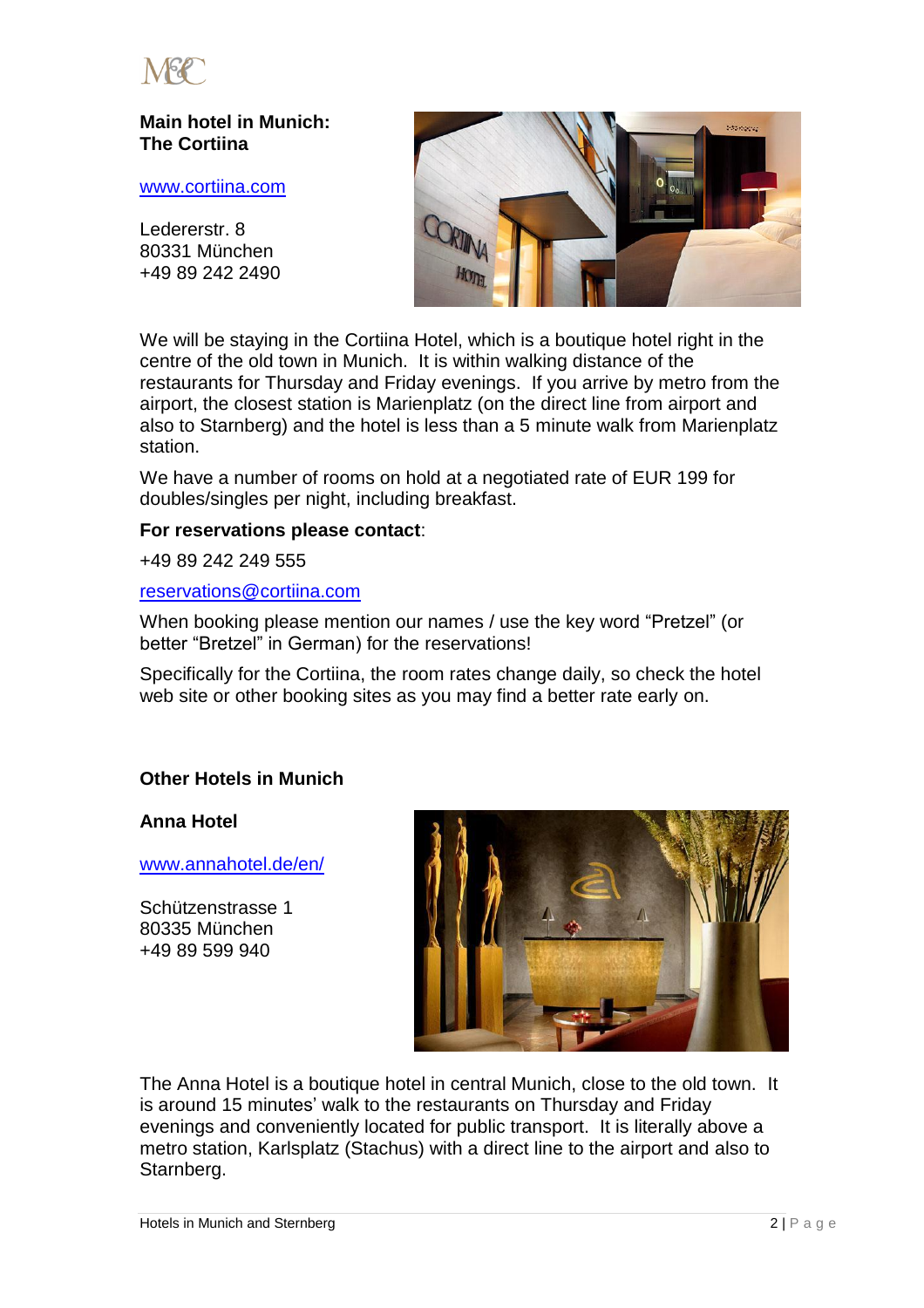

We have a number of rooms on hold at a negotiated rate of EUR 150 for doubles and EUR 140 for singles per night, both including breakfast and gym.

#### **For reservations**:

+49 89 59 994 321 [res.anna@geisel-privathotels.de](mailto:res.anna@geisel-privathotels.de) Please mention our names / use the key word "Pretzel" for the reservation.

### **Motel 1**

[www.motel](http://www.motel-one.com/de/hotels/muenchen/hotel-muenchen-sendl-tor/#t=hotelinfo)[one.com/de/hotels/muenchen/](http://www.motel-one.com/de/hotels/muenchen/hotel-muenchen-sendl-tor/#t=hotelinfo) [hotel-muenchen-sendl](http://www.motel-one.com/de/hotels/muenchen/hotel-muenchen-sendl-tor/#t=hotelinfo)[tor/#t=hotelinfo](http://www.motel-one.com/de/hotels/muenchen/hotel-muenchen-sendl-tor/#t=hotelinfo)



Herzog-Wilhelm-Straße 28 80331 München +49 89 5 17 77 250

Motel 1 is a new hotel group in Germany, which is probably the best value place to stay in Munich (doubles start at EUR 69 per night) and has simple and comfortable modern rooms. There are several branches of Motel 1 in Munich. The one listed here is the most central of the group and within walking distance to both restaurants on Thursday and Friday evenings. The closest metro station is Karlsplatz (Stachus) with a direct line to the airport and Starnberg. If this branch is full, we suggest trying the "Muenchen Deutsches Museum" branch.

#### **For reservations**:

+49 89 517 77 250 [muenchen-sendlingertor@motel-one.com](javascript:linkTo_UnCryptMailto()

#### **High-end hotels**

The leading hotels in Munich are the Mandarin Oriental and the Bayrischer Hof for luxury, The Charles Roccoforte or Sofitel for modern corporate, or the Louis, (the sister hotel of the Cortiina), which is a boutique hotel on Munich's nicest market square (Vikutalienmarkt). In terms of location, the Louis, Mandarin Oriental and Bayrischer Hof are the closest to the Cortiina where we are staying and also the restaurants we will be going to. The Sofitel and Charles Roccoforte are slightly further away (but nothing is really too far away in Munich, a 5 minute cab ride or a 20 minute walk away).

Please contact these hotels directly for rates and reservations. Below we have given indicative rates of the hotels for the Friday night.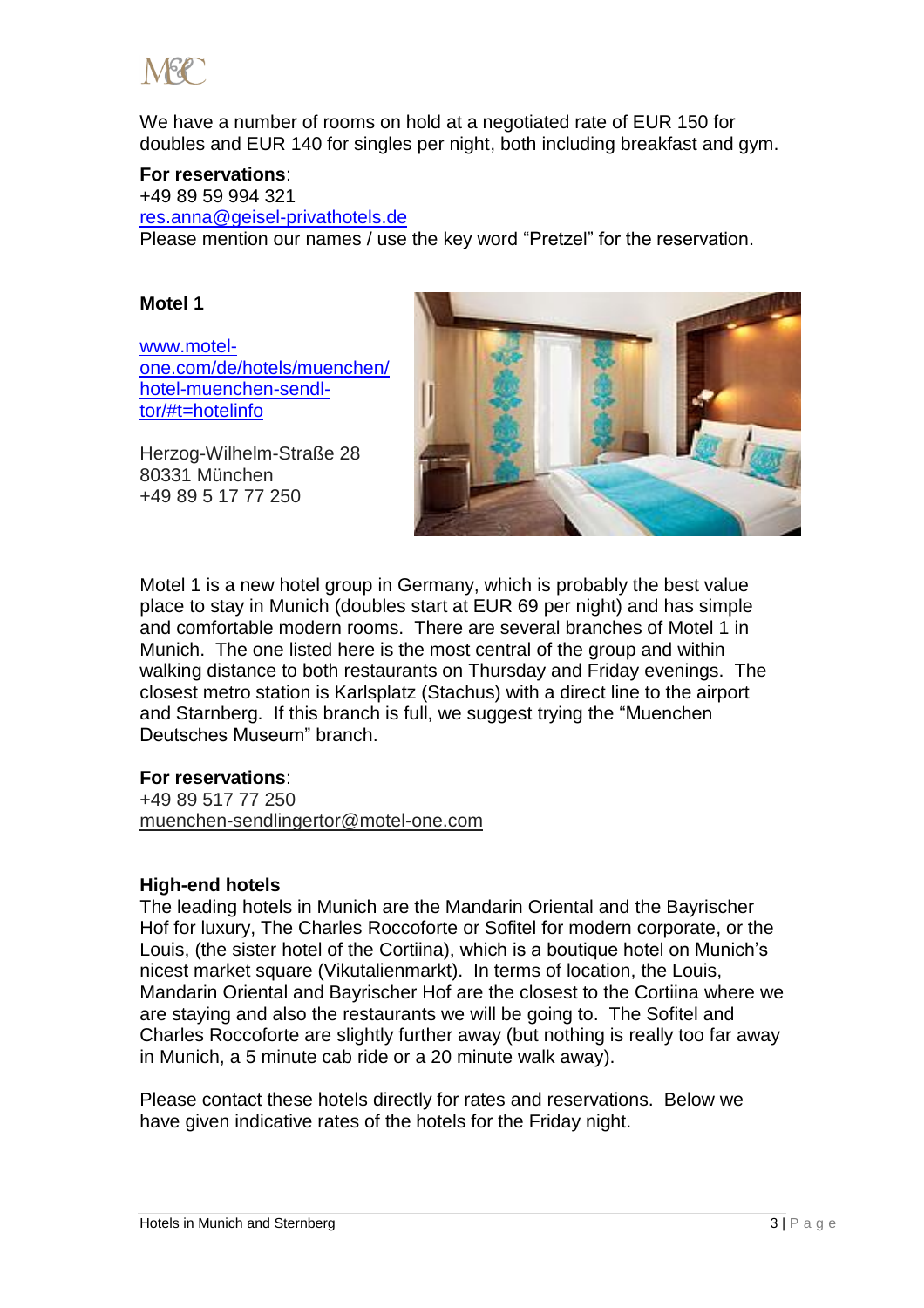

# **Mandarin Oriental**

[www.mandarinoriental.com/mu](http://www.mandarinoriental.com/munich/) [nich/](http://www.mandarinoriental.com/munich/)

Neuturmstrasse 1 80331 München



The Mandarin Oriental is just around the corner from the Cortiina. Rooms start at EUR 625 for a double, excluding breakfast.

#### **For reservations**:

+49 (89) 290 980 [momuc-reservations@mohg.com](mailto:momuc-reservations@mohg.com)

### **Bayrischer Hof**

[www.bayerischerhof.de](http://www.bayerischerhof.de/)

Promenadeplatz 2-6 80333 München, Germany +49 89 21200



The Bayrischer Hof is probably the most famous of Munich's hotels. It is more traditional and centrally located. Doubles start at around EUR 400 per night.

#### **Louis**

[www.louis-hotel.com](http://www.louis-hotel.com/) contact@louis-hotel.com

Viktualienmarkt 6 80331 München +49 89 411 190 80



The Louis is the sister hotel of the Cortiina and is a boutique hotel right on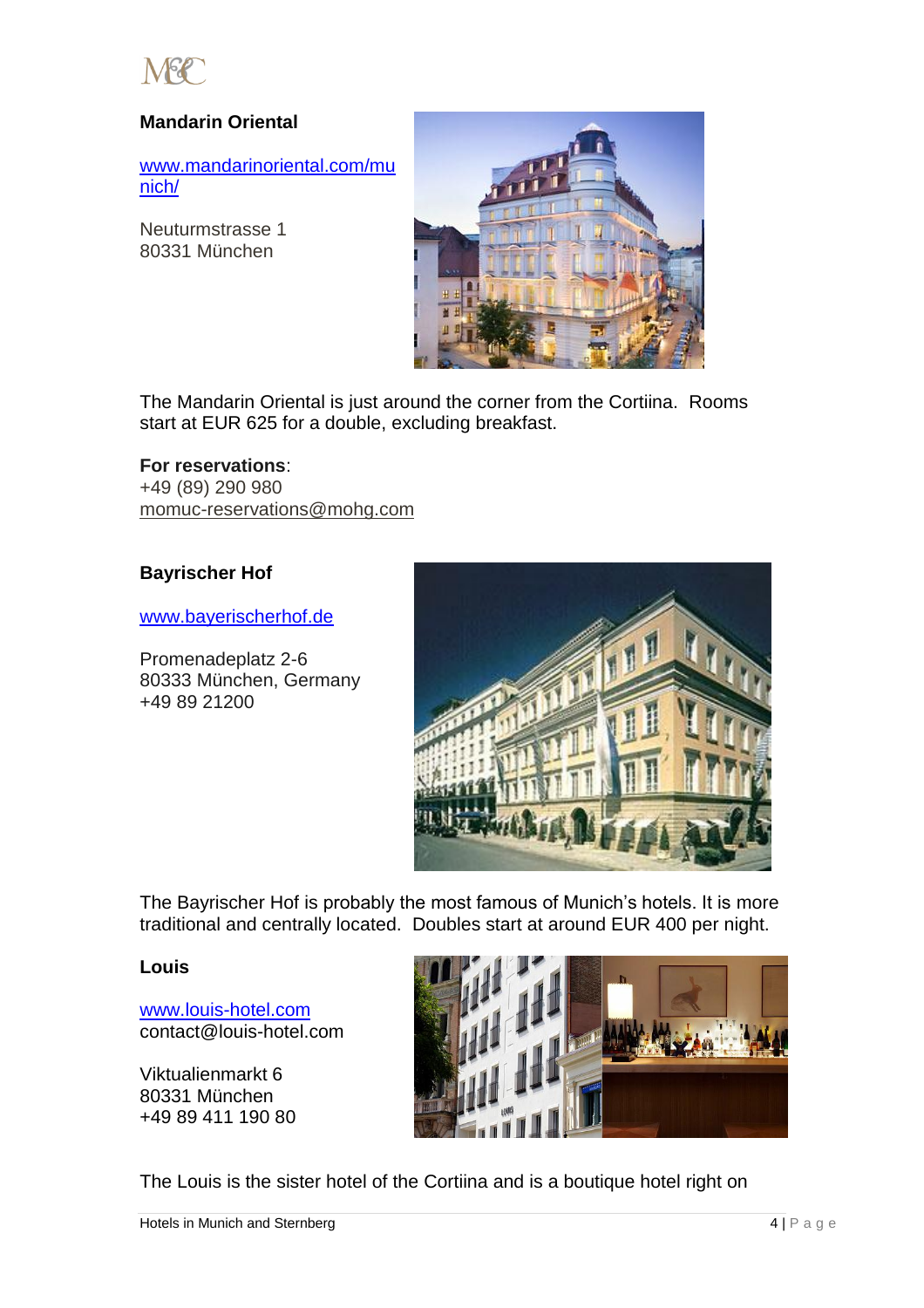

Viktualienmarkt (the old market square of Munich and seen as the nicest square in the City). It is centrally located and a short walking distance from the Cortiina and restaurants. Doubles start from EUR 299, not including breakfast.

## **Sofitel**

[h5413@sofitel.com](mailto:h5413@sofitel.com)

Bayerstrasse 12 80335 München +49 89 599480



The Sofitel is a modern hotel, right next to the main train station, Műnchen Hauptbahnhof. The rooms are very nice and the hotel has all the amenities of a corporate 5 star hotel. Doubles start at EUR 195, not including breakfast for the Friday night. For those of you working for large corporates, you might well get discounted rates as the Sofitel negotiates good discounts with corporates.

# **Roccoforte the Charles Hotel**

[www.thecharleshotel.com](http://www.thecharleshotel.com/) [info.charles@](mailto:info.charles@roccofortehotels.com) [roccofortehotels.com](mailto:info.charles@roccofortehotels.com)

Sophienstrasse 28 Munich 80333 +49 (0) 89 544 555-0



The Charles is one of the more recent additions to Munich's 5 star hotels. It is modern in style and has large rooms. Double rooms start from EUR 272, not including breakfast. Like the Sofitel, the Charles often has better corporate rates than those quoted above.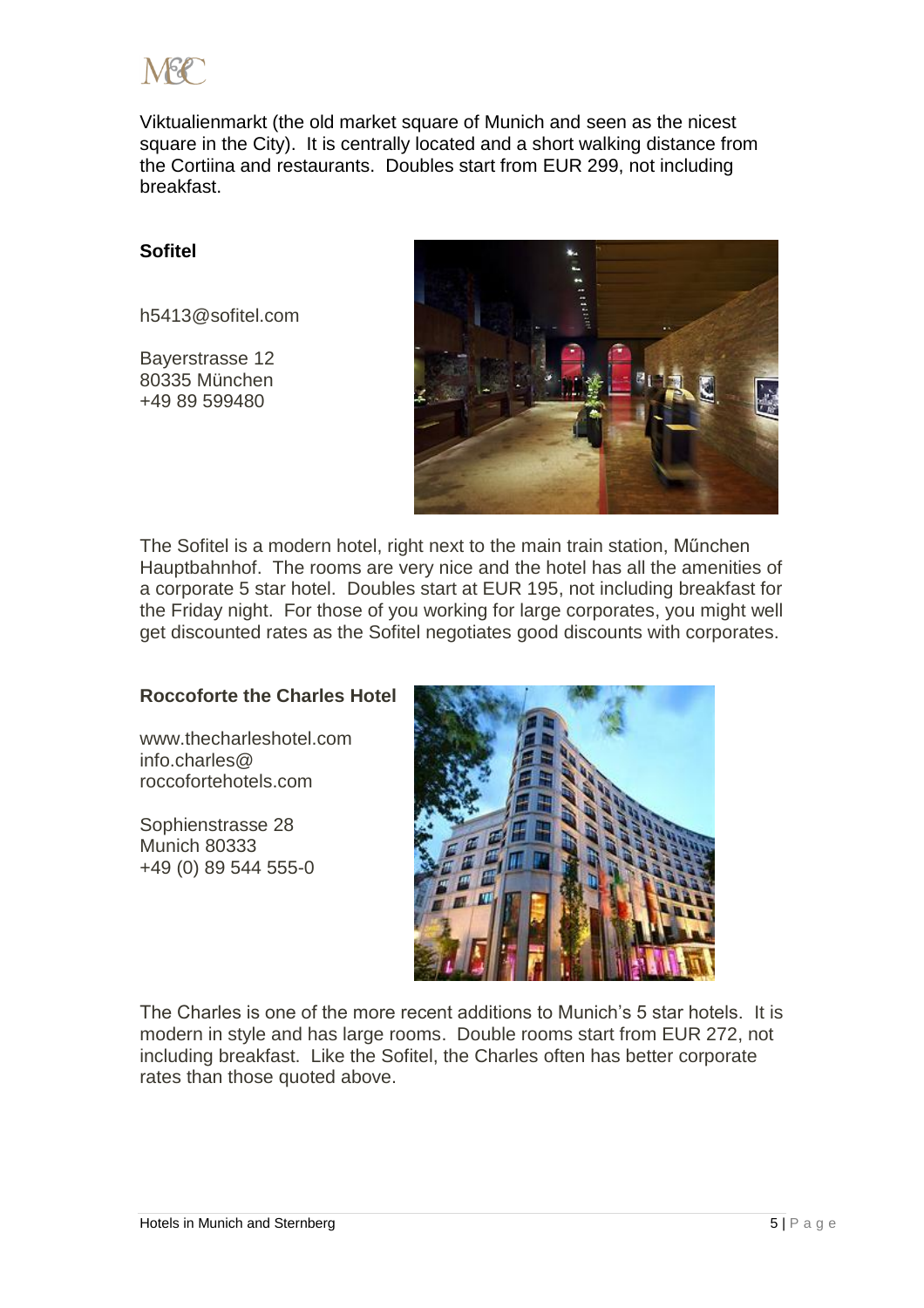

# **5. Hotels in Starnberg**

Below please find a list of the hotels in Starnberg for the Saturday night. Hotels are relatively limited in Starnberg and we've visited them all! Please find below our short-list of the best options.

The wedding ceremony, reception and party as well as Sunday brunch will take place at La Villa in Starnberg.

### **The main hotel: La Villa**

[www.lavilla.de](http://www.lavilla.de/) [info@lavilla.de](mailto:info@lavilla.de)

Ferdinand-von-Miller-Straße 39-41 82343 Niederpöcking / Starnberger See +49 8151 77060



La Villa is the hotel where we will hold the wedding, reception and where the party will take place. It is right beside lake Starnberg and around 5-10 minutes' taxi ride from the town centre and Starnberg metro station.

Double rooms in La Villa are EUR 229 including breakfast, single rooms are EUR 159. Please call La Villa at +49 8151 770 661 and ask for Stefani Haltenhof or Sabine Keller for reservations.

#### **Vier Jahreszeiten Starnberg**

www.vier-jahreszeitenstarnberg.de/home [info@vier-jahreszeiten](mailto:info@vier-jahreszeiten-starnberg.de)[starnberg.de](mailto:info@vier-jahreszeiten-starnberg.de)

Münchner Straße 17 82319 Starnberg +49 8151 44700



The Vier Jahreszeiten (German Four Seasons) is a modern 4 star superior hotel in Starnberg with very nice, comfortable rooms. It is less than a 10 minute taxi ride from La Villa. The closest metro station is Starnberg-Nord (one stop before Starnberg), which is less than a 10 minute walking distance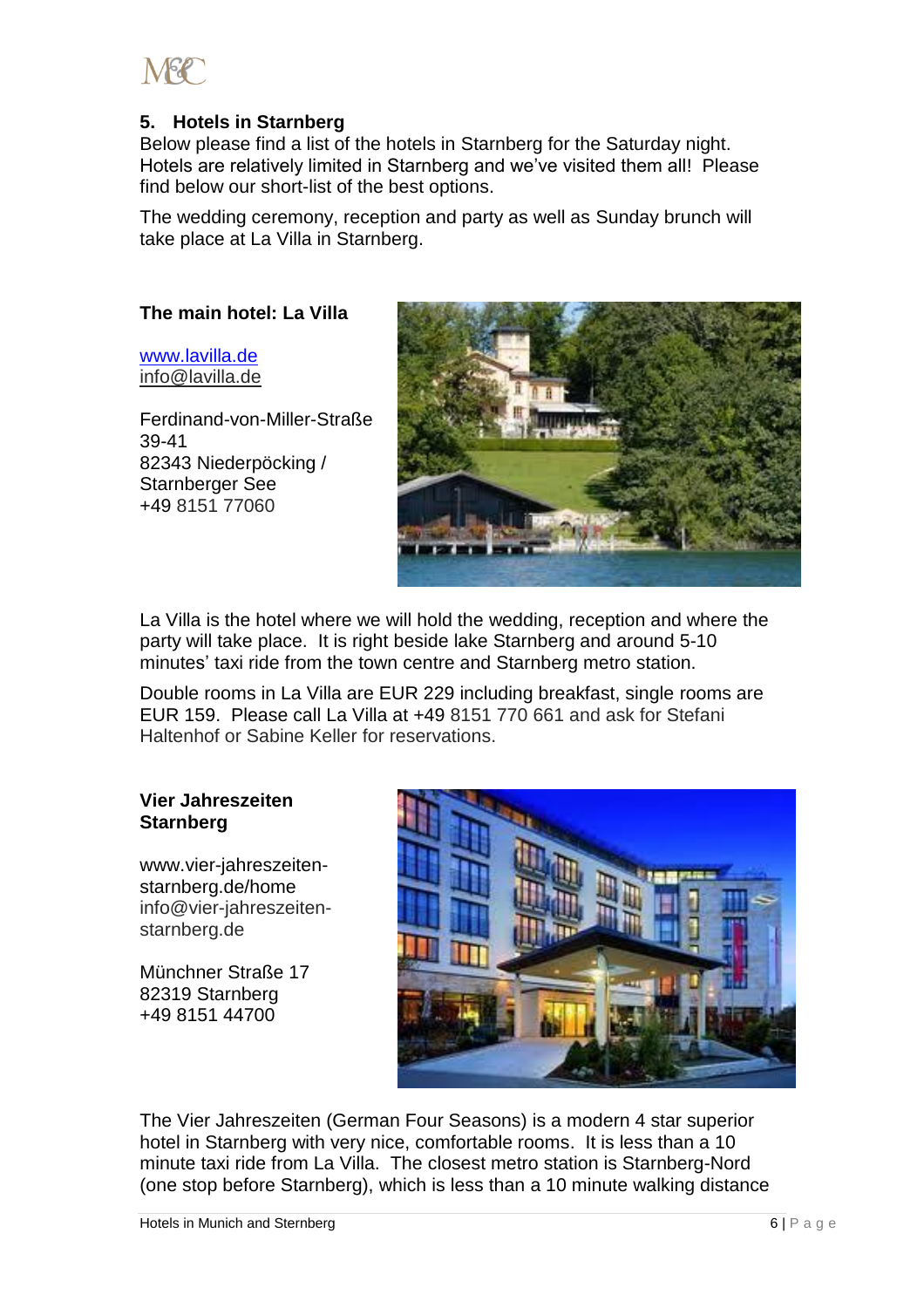

from the hotel (or a very short taxi ride). We have negotiated a rate of EUR 129 for a double inculding breakfast, and EUR 99 for a single including breakfast per night (this also includes acces to the spa, gym, wifi etc.). Please quote "Wedding Christian and Mark" for the rate or use key word "Pretzel".

#### **Forsthaus am See**

www.[forsthaus-am-see.de](http://maps.google.co.uk/local_url?dq=Forsthaus+Am+See,+Seestra%C3%9Fe,+P%C3%B6cking,+Germany&q=http://www.forsthaus-am-see.de/&oi=miw&sa=X&ct=miw_link&cd=1&cad=homepage,cid:9601068079276803925&ei=3hTzUN7WNaH6iQad8oHYCw&s=ANYYN7naxSGMI3l9Xv_MJrSG6KmteFwcdw)

Seestraße 1 82343 Pöcking +49 8157 93010



Forsthaus am See is a traditional, typical Bavarian family-owned hotel in a beautiful location situated right on lake Starnberger See. It has lovely views across the Lake and is a great place if you come with kids and is around 5-10 minutes from La Villa by taxi. The hotel is also around a 5-10 minute taxi ride from the closest metro station (Possenhofen, one stop after Starnberg). We have not been able to reserve rooms at the hotel (apparently they do not like to give rooms to people who are visiting for weddings taking place at La Villa as they get competitive about these thing in Starnberg - that's Bavaria for you – they've never even heard of the word 'recession' in this part of the world!), but we saw that there are still rooms available if you book online or call them directly. Just don't mention that it is in connection with our wedding! Rooms are between EUR 110 and EUR 160. Some rooms have been refurbished within the past month, so if you are booking here, ask for a room with a lake view that is recently refurbished. The other rooms are lovely as well!

#### **6. Local transport**

#### **Airport to Munich**

Munich Airport (Franz-Joseph-Strauss Flughafen München) is connected to Munich City Centre by two local train/metro lines (S-Bahn), which leave directly from the main terminal building. The lines (S1 and S8) run every 10 minutes and take between 35-40 minutes to the city centre. You need to buy a ticket before you board and stamp it in one of the machines at the entrance to the platform.

If you are travelling with several people, you can buy a "Partner Day Ticket" which costs EUR 20.40 for up to 5 adults for a day (2 kids count as one adult).

[http://www.mvv-](http://www.mvv-muenchen.de/fileadmin/media/Dateien/plaene/pdf/netz13_A4_Englisch.pdf)

[muenchen.de/fileadmin/media/Dateien/plaene/pdf/netz13\\_A4\\_Englisch.pdf](http://www.mvv-muenchen.de/fileadmin/media/Dateien/plaene/pdf/netz13_A4_Englisch.pdf)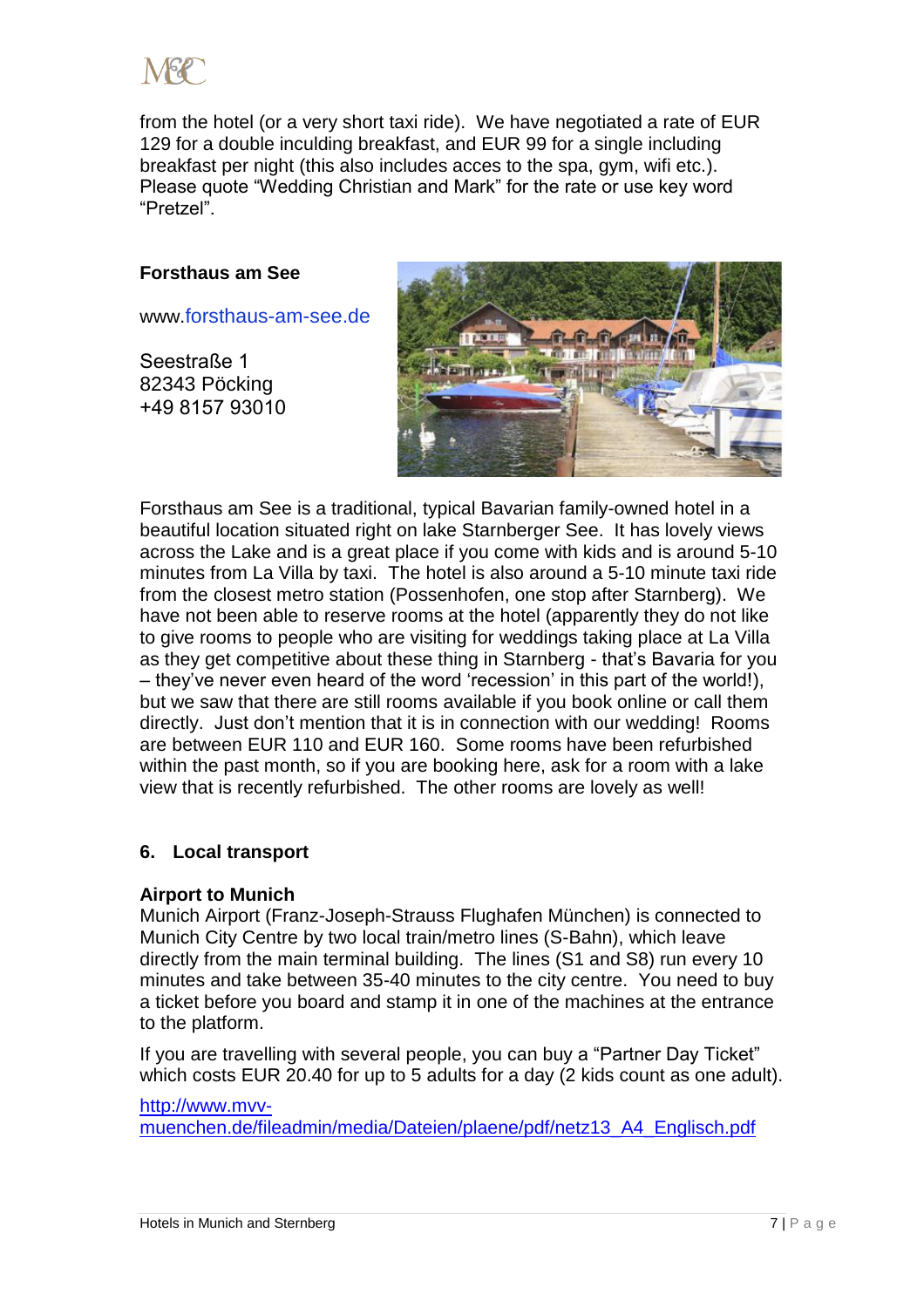

# **Within Munich**

Munich has excellent public transport, with an easy to navigate U-Bahn (metro), S-Bahn (local trains, e.g., to airport and Starnberg) and trams. The old town is very small and everything is within 15-20 minutes walking distance. Parking on the other hand can be a nightmare and the rules of where you are allowed to park are difficult to understand (even for Germans). If you come by car, we suggest using a parking garage or one that is usually provided by your hotel.

# **From Munich to Starnberg**

We will provide a coach to get you from Munich to Starnberg on Saturday late morning/early afternoon and will provide details nearer the time.

If you decide to make your own way to Starnberg by metro, (which is really easy to navigate), you can take the S6 line from multiple stations in central Munich (Hauptbahnhof, Stachus, Marienplatz, etc.). It runs every 20 minutes and takes around 30 minutes. Please see the journey planner below.

[www.mvv-muenchen.de/en/journey-planner/index.html](http://www.mvv-muenchen.de/en/journey-planner/index.html)

If you take a taxi from the station in Starnberg, there are usually lots taxi's available. If you get off in Possenhofen or Starnberg Nord, it is probably best to pre-order a taxi as these are smaller stations and are less likely to have a taxi waiting at the station. The hotels will be able to help direct you or order you a taxi. Below are some useful contact numbers:

# **Taxi companies in Starnberg:**

Taxi Starnberg: +49 8151 12377 Taxi Necker: +49 8151 7111 Taxi Zanker: +49 8158 7339 Taxi Claudia: +49 171 454 4446

# **In Starnberg:**

La Villa is located just outside Starnberg and a 5 minute taxi ride from the hotels. We will organise a shuttle for Saturday night to get you back to your hotel. For the other journeys (to La Villa on Saturday, to the brunch on Sunday morning and to the airport on Sunday afternoon), we suggest you use a local taxi.

# **From Starnberg to Munich**

To get back to the airport by public transport, take the S6 from Starnberg and change in Laim into the S1 to Freising / Flughafen (which takes around 1 hour). The train splits at one point, so make sure you are in the right part!

Alternatively, you can also take the S8 to Flughafen but this train will take slightly longer.

By taxi, the journey will take about 1 hour and costs around EUR 85-95.